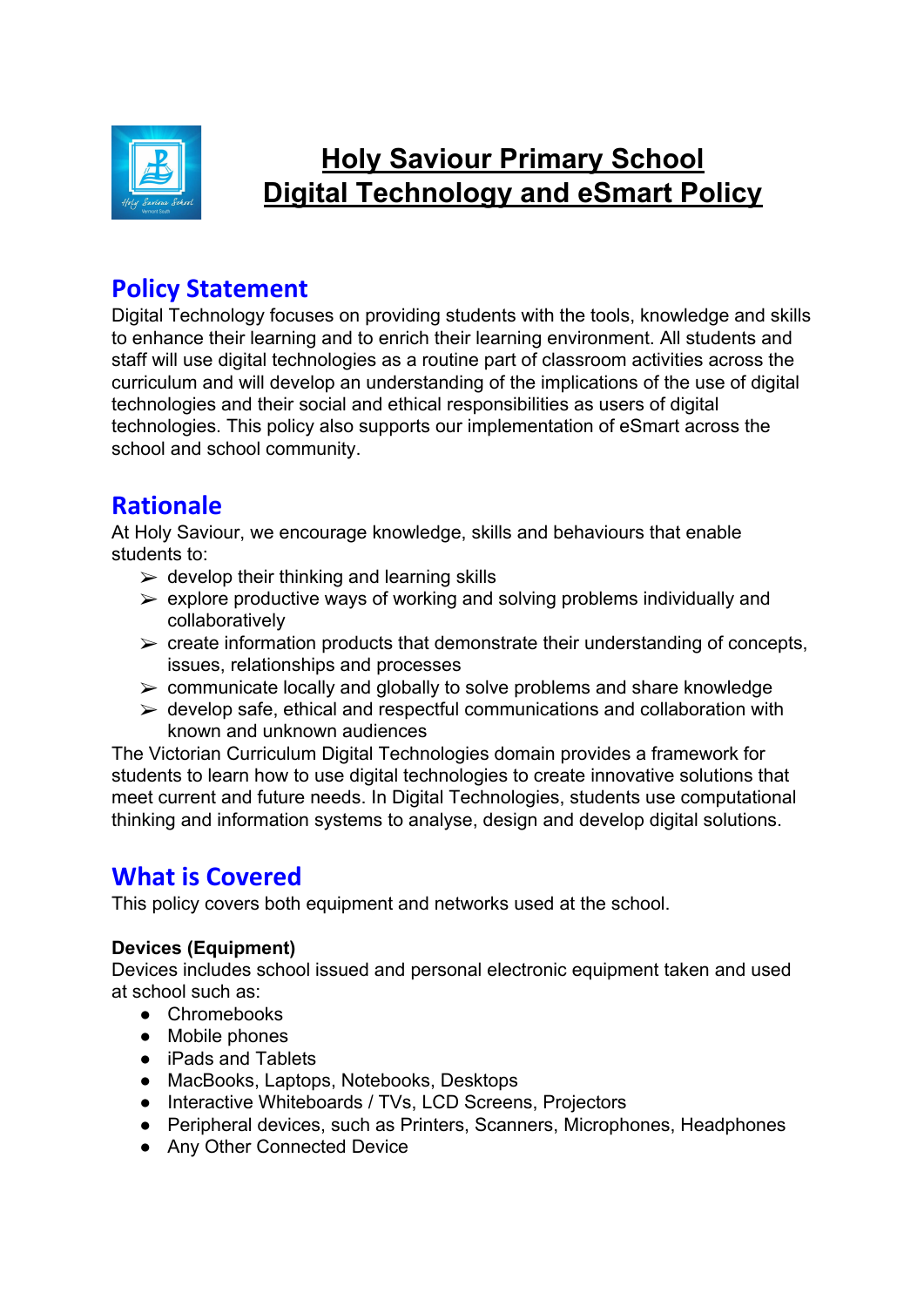### **Network**

Network includes all connections made by the devices including:

- Local Area Networks (Intranet)
- Wide Area Networks (Internet)
- Mobile Broadband Hotspots
- Mobile Broadband Networks (3G / 4G)

# **The Policy**

When using the Equipment and Networks, all users are expected to be:

- 1. *Responsible* users will not do anything that violates the law or school rules
- 2. *Respectful*  users will look after the equipment and care about other users
- 3. *Effective* users will use the equipment to support learning and development

### *Responsible*

- All users must not use the Network to send or view illicit, fraudulent, obscene, pornographic or illegal material
- All users must not use the Network to violate copyright law and must correctly reference copyright materials
- All users must not change systems settings to school devices or networks without approval by the eLearning Leader or Principal
- All users must use the devices safely and carefully in order to not cause damage or faults

### *Respectful*

- All users must not engage in defamation, harassment and abusive behavior
- All students, staff, parents and visitors must be respectful of the school and other students, staff, parents and visitors when online and never participate in online bullying, harassment, defamation or other abusive online behaviour, even when using home or public networks and devices
- All users should take steps to ensure that all school devices are looked after and secured when not in use and take steps to ensure that they know where their devices are at all times
- All damaged or lost equipment is to be reported to the eLearning Leader immediately
- All equipment that is taken off-site by staff will need to be covered by insurance. Students are not to take equipment off-site.

### *Effective*

- The devices shall be used by staff and students as an integral tool for teaching and learning across all aspects of the curriculum
- The devices shall be used in conjunction with hands-on, multi-sensory experiences to capture, create, communicate, collaborate and connect with others

## **Implementation**

The eLearning Leader, supported by the Principal and school leadership team, will be responsible for the implementation of this policy by ensuring that: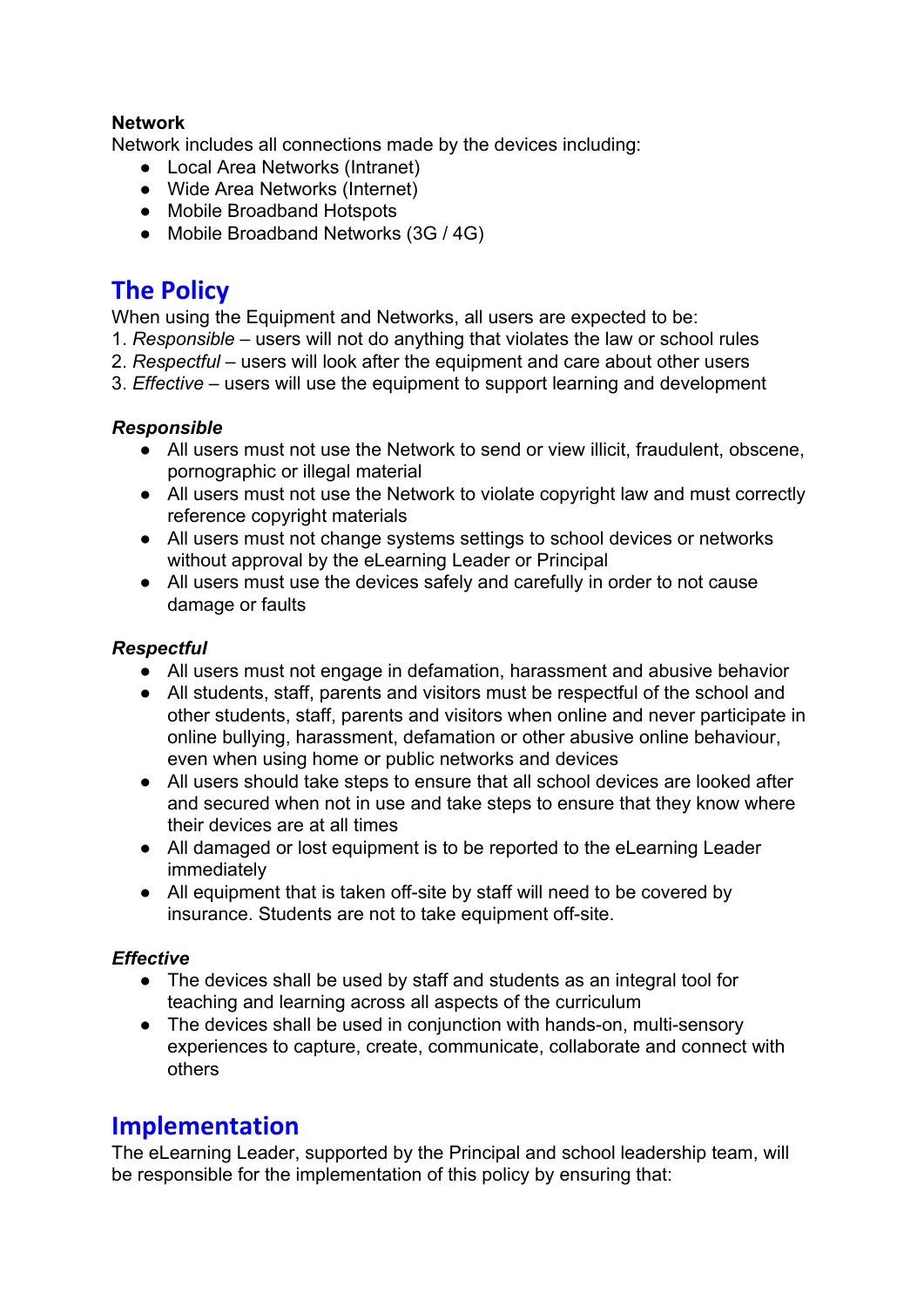- o An eLearning Plan is developed and implemented, in line with the Annual Action Plan, to provide a strategic guide for the eLearning and Digital Technologies program
- $\circ$  Equipment is upgraded in order to support the demands of the curriculum and all software is appropriately licensed
- o Appropriate security measures are implemented and maintained
- $\circ$  All students will be educated in the safe use of technologies including the study of cyberbullying, personal information online, safe sites and online threats
- o All students (or parents on their behalf) have signed and abide by the Acceptable Use (I Promise) Agreement
- o All students who bring their own device to school abide by the BYOD **Agreement**
- o All staff have signed and abide by the Digital Technologies Acceptable Use Agreement for Staff
- o Staff participate in professional development activities related to Digital Technologies and eLearning each term.
- o The eSmart team meet each term to monitor and effectively sustain the eSmart program within the school.
- o All staff and students are educated and aware of appropriate reporting tools and processes regarding unwanted or illicit concerns or issues regarding ICT and the online environment.

### **Monitoring**

- Internet filters and Logs will be used to monitor usage. The eLearning Leader, IT technician, Principal and Leadership Team have the right to oversee any activity or files on any school devices and networks.
- All traffic in and out of the school network is monitored including secure web traffic.
- Staff will model correct and safe (including OH&S) use of digital technology for learning and teaching.
- Online reporting tools will be maintained and reports will be monitored and followed up promptly by the eLearning Leader.

# **Parent and Visitor Expectations**

- All users of school devices and networks must adhere to this policy and be Responsible and Respectful users at all times.
- All parents and visitors may have access to a guest wifi network, however internet filters and traffic logs will be used to monitor usage. The eLearning Leader, IT technician, Principal and Leadership Team have the right to oversee any activity or files on any school devices and networks.
- Parents and visitors must be respectful and never participate in online bullying, harassment, defamation or other abusive online behaviours towards the school or school community members, *even when using home or public networks and devices*, inline with the **Holy Saviour Usage Policy for Staff and Parents**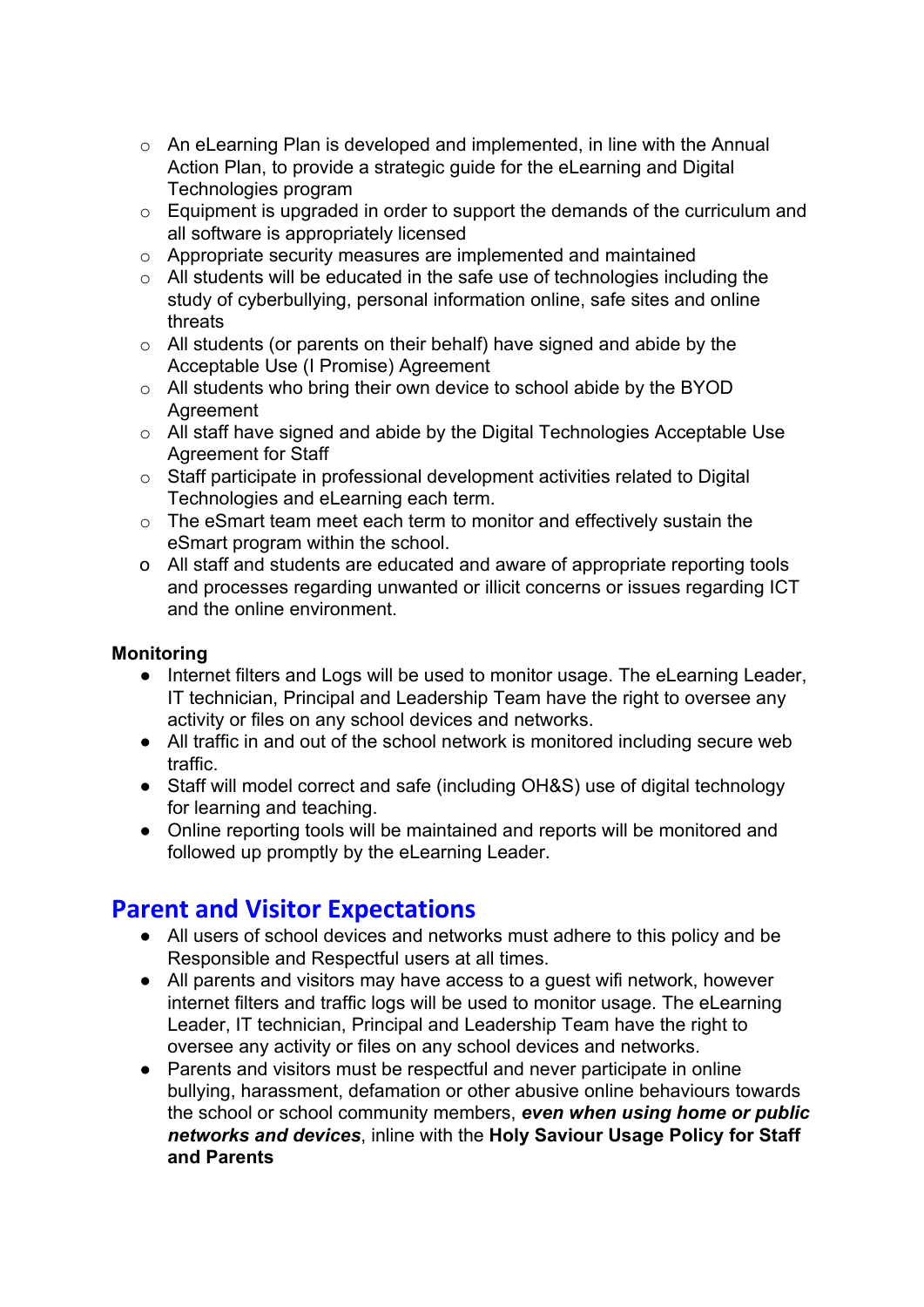# **Breaches to the Digital Technology and eSmart Policy**

- $\geq$  All issues will be investigated by the teacher, eLearning Leader, Principal and/or Leadership Team and will be recorded. Depending on the level or severity of the issue the following people may be notified:
	- Student's Parents / Guardians
	- Catholic Education Office Melbourne
	- Victoria Police
	- Federal Police
	- Department of Health and Human Services (DHHS) (Child Protection)
- $\triangleright$  Failure to adhere to the Digital Technology and eSmart Policy and Acceptable Use (I Promise) Agreement can result in:
	- Temporary / permanent suspension from the network
	- Removal of apps/programs from the devices
	- Removal of devices
	- Signed acknowledgement of the breach according to the Breach of Acceptable Use Agreement form

# **Review**

This policy and the attached documents are to be reviewed every two years.

# **Appendix**

- 1. Additional Information for Parents:
	- a. G Suite for Education (Google Apps)
	- b. Email account and online usernames
	- c. Classroom Online Accounts
- 2. Additional Resources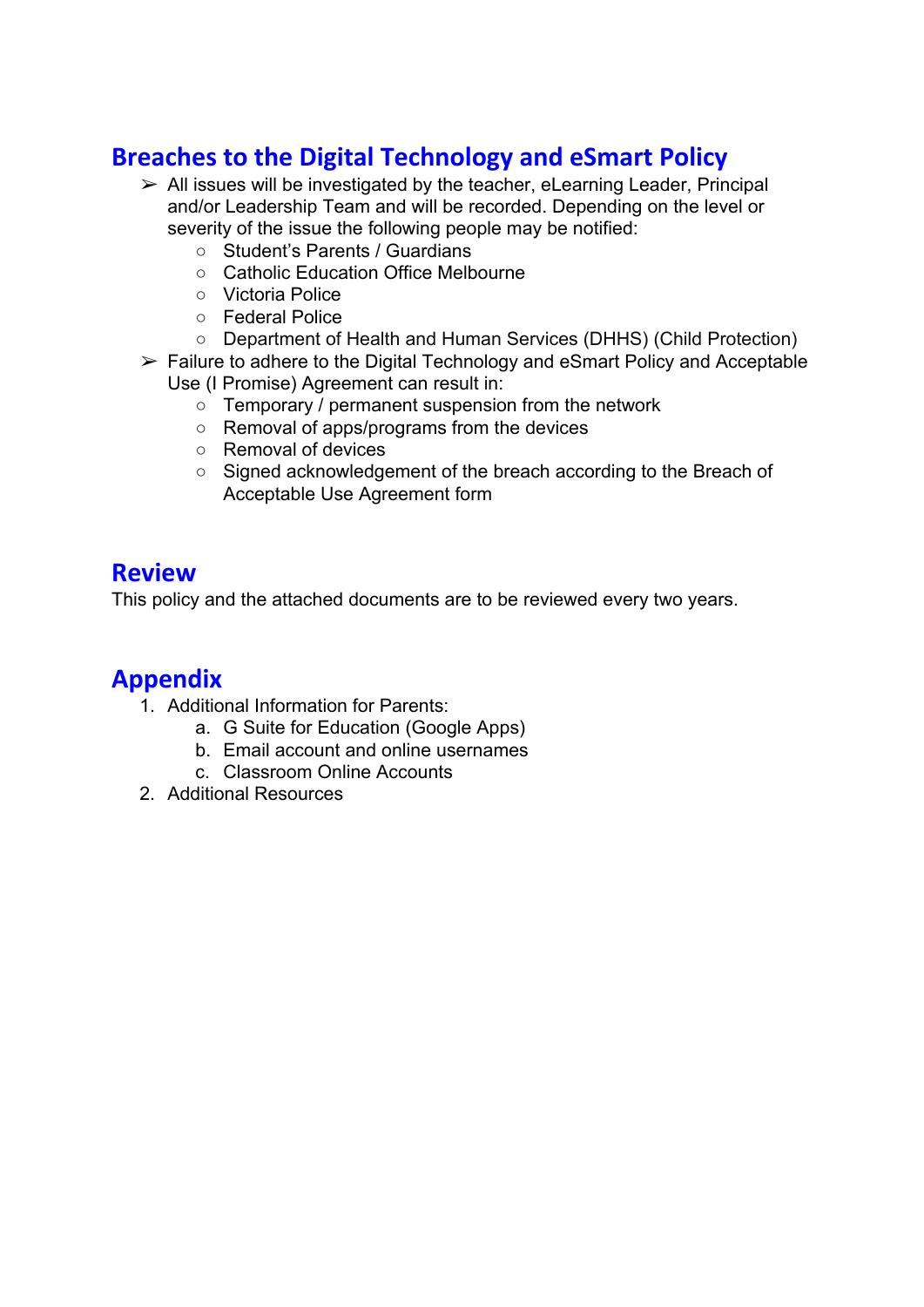# *1. Additional Information for Parents*

## **Email Account**

As part of your child's digital learning, Holy Saviour Primary School will set up an email address based on the student's first name and first two letters of their surname. All email addresses will have the suffix *@hsvs.catholic.edu.au* All email is hosted by G Suite for Education.

## **G Suite for Education (Google Apps)**

G Suite for Education is a suite of free tools designed to seamlessly and securely support classroom productivity and collaboration across devices.

The services within G Suite for Education are grouped into two categories - Core Services and Additional Google Services.

More information is available at [https://edu.google.com/intl/en\\_au/k-12-solutions/](https://edu.google.com/intl/en_au/k-12-solutions/) At Holy Saviour, we will not create a G Suite account for your child without prior consent of our Parental Consent for G Suite and Additional Google Services form.

Information on their privacy policy can be found by visiting [https://www.google.com.au/intl/en\\_au/edu/trust](https://www.google.com.au/intl/en_au/edu/trust/)

## **Classroom Online Accounts**

#### **Seesaw**

At Holy Saviour School, Seesaw is used in all classes Prep to 6.

Teachers and students will upload work, videos and photos onto Seesaw as they are happening in the classroom as a way to capture student learning. Students work will become a part of a 'class journal' that will be visible to students within the class, teachers, and the child's parent/carer.

Teachers and students can then comment on the work, providing instantaneous and relevant feedback to the student on their learning. Work that is posted on Seesaw will collate in digital folders and will become a Digital Portfolio that showcases your child's learning. You can view your child's work as it is uploaded and you can leave a positive comment if desired.

*Some photos/videos of students and their work will also be added to the Class Seesaw Blog, which can be viewed by the public. The teacher has to approve and filter work, photos, videos and comments before they go on the public blog.* The blog is a way of showcasing our work to a global audience and teaching students how to communicate within an online, global community.

Seesaw is available via the web or can be downloaded as an app for your smartphone or tablet. You will need an email address to set your account up. Each student and parent will only have access to his or her individual journal and cannot view, comment or post any other students work unless it has been showcased on the class blog. Your child's work via photos, videos and work samples will be stored securely via the Seesaw Content Distribution Network, within Australia. Privacy Policy can be found here: <https://web.seesaw.me/privacy>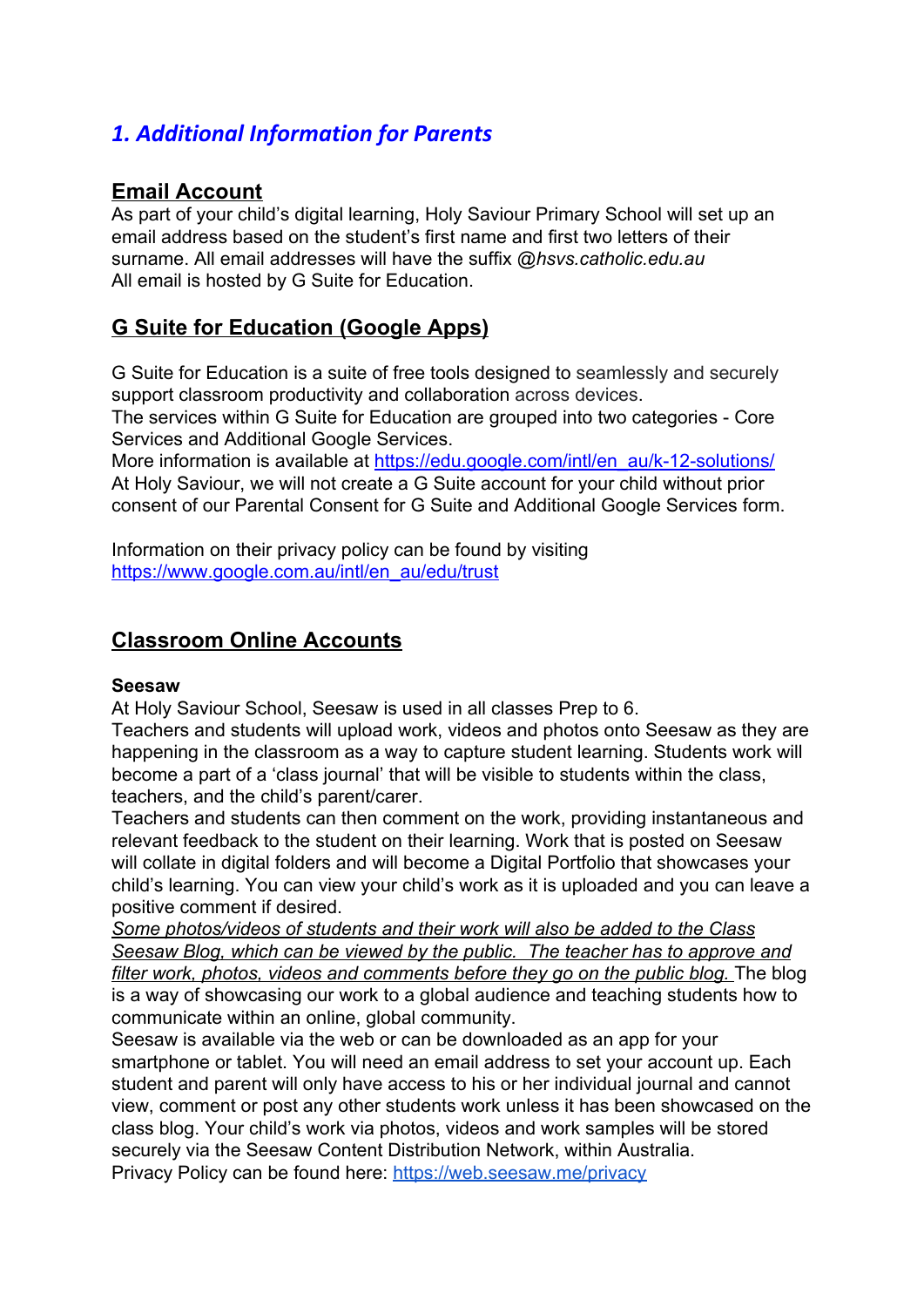#### **Care Monkey**

Parents will be notified by email anytime the school sends a form – no more paper permission slips! Parents can respond easily, via PC, tablet or phone and can give their consent, update their child's medical information and make payments for school trips.

Privacy Policy can be found here: <https://www.caremonkey.com/privacy/>

#### **OTHER**

Websites listed below are used by some classes. Students accounts are created using only their name and school email. No other personally identifiable information is used. Some student work and photos may be used in accordance with our Standard Collection Notice.

Please review all the privacy policies below.

#### **Essential Assessment**

Privacy Policy can be found here: <https://www.essentialassessment.com.au/privacy/>

#### **PAT Testing (ACER Online Assessment and Reporting)**

Privacy Policy can be found here: <https://www.acer.org/privacy>

#### **Hapara (Workspace, Dashboard and Highlights)**

At Holy Saviour School, we only use Hapara with students in grades 5 and 6. Privacy Policy can be found here: <http://www.hapara.com/privacy-policy>

#### **Studyladder**

Privacy Policy can be found here: https://www.studyladder.com.au/about/privacv

#### **Class Dojo**

Privacy Policy can be found here: <https://www.classdojo.com/privacycenter>

#### **Epic Reading**

Privacy Policy can be found here: <https://www.getepic.com/privacy>

#### **Code.org**

Privacy Policy can be found here: <https://code.org/privacy>

### **Literacy Planet - WordMania**

Privacy Policy can be found here: <https://www.literacyplanet.com/au/about/privacy-policy/>